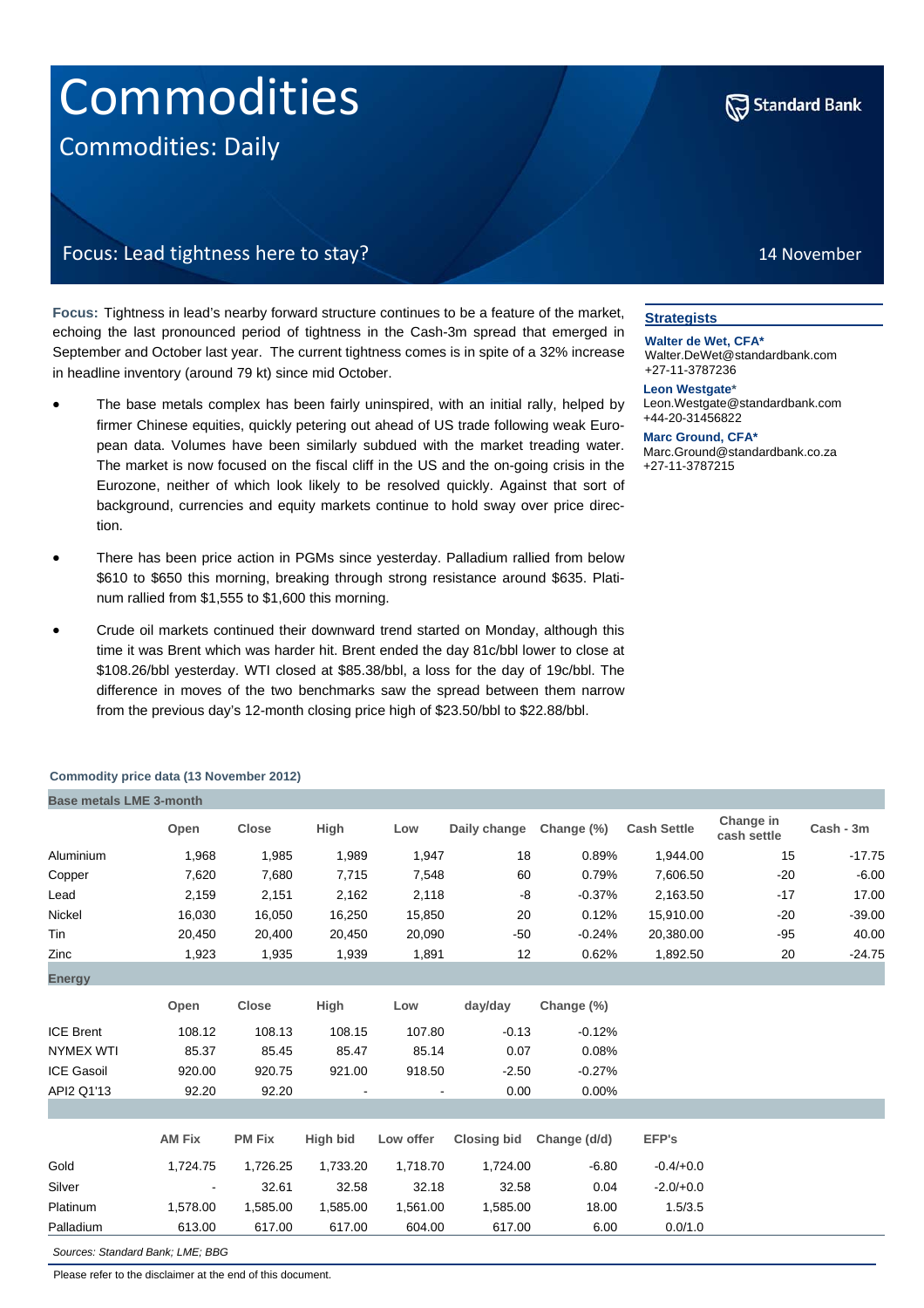#### **Focus: Lead tightness here to stay?**

Tightness in lead's nearby forward structure continues to be a feature of the market, echoing the last pronounced period of tightness in the Cash-3m spread that emerged in September and October last year. The current tightness comes is in spite of a 32% increase in headline inventory (around 79 kt) since mid October.

Looking at LME inventory, headline stocks are more or less around the same level during that August-September period in 2011, as the last episode of significant tightness emerged. Headline stocks are some 57 kt lower than the recent highs seen in February this year, though historically speaking they still remain abundant. What is different is that the regional split of lead inventory has changed markedly (see fig. 1). North America and Asia have both seen declining inventories, while headline stocks in Europe have increased substantially. Looking at on-warrant stocks, the declines in Asia and the US in particular have been even more dramatic after a spate of warrant cancellation activity.

As far as the European stock inflows are concerned, of the net 92 kt increase in European LME warehouse inventories seen since the middle of October, almost all of that has occurred in Antwerp, where stocks have increased 96.3 kt (peaking at 105.2 kt) since October 9th. Given the jump in cancelled warrants at that location, however (both lead and zinc), it is debateable how readily available those units are, owing to warehouse deals and exit queues.

Looking at how the lead forward structure has behaved in the past, previous episodes of tightness have been fairly protracted. Using generic monthly breakdowns, fig. 2 attempts to show visually where the current tightness resides (currently Nov-Dec which in this chart is captured by M1-M2). Given healthy levels of inventory, in the past participants seem to have waited for tightness to ease, before getting caught out as the tightness persisted and moved closer to cash. It would be easy to assume the tightness will again dissipate this time, owing to increased LME stocks, and perhaps also due the hope that year-end lending activity might reemerge. That said however, physical premia suggest that the market is indeed tighter than on-warrant inventories would suggest. Consequently lead may well be heading for a repeat of the extended tightness seen during late last year. **By Leon Westgate** extended tightness seen during late last year.

#### **LME Regional Lead Inventory**



*Sources: LME; Standard Bank;* 

**LME Lead Cash-3m spread (including generic month split)**



*Sources: LME; Standard Bank;* 

#### **Base metals**

The base metals complex has been fairly uninspired, with an initial rally, helped by firmer Chinese equities, quickly petering out ahead of US trade following weak European data. Volumes have been similarly subdued with the market treading water. The market is now focused on the fiscal cliff in the US and the on-going crisis in the Eurozone, neither of which look likely to be resolved quickly. Against that sort of background, currencies and equity markets continue to hold sway over price direction.

Weaker than expected Eurozone industrial production helped to blunt the initial rally in base metals with output falling 2.5% from August, the worst result in over 3 years. Expectations had been for a 2% fall. The recent run of poor data suggests that the economic prospects for the Euro countries continues to look rather bleak.

Copper rallied strongly yesterday afternoon, helped by a recovery in the US equity markets and a rebound in the Euro. Copper briefly traded back towards \$7,700 this morning, before drifting off again heading into the afternoon. Aluminium has also come back under pressure after an initial surge, though the metal has continued to hold up well and is in the process of consolidating after breaking back above its 100-day MA on Monday. **By Leon Westgate** 

 $\circ$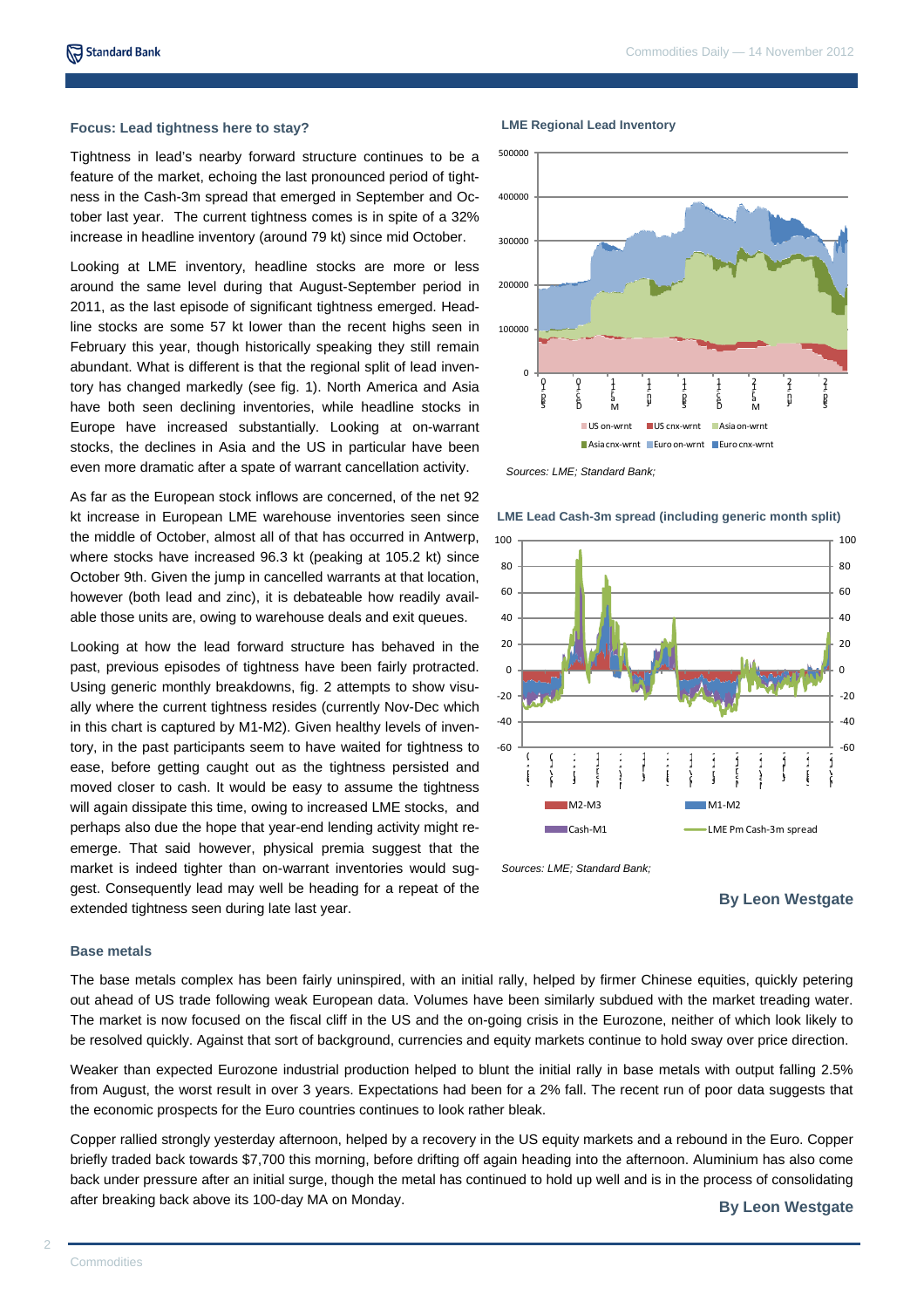#### **Precious metals**

There has been price action in PGMs since yesterday. Palladium rallied from below \$610 to \$650 this morning, breaking through strong resistance around \$635. Platinum rallied from \$1,555 to \$1,600 this morning.

The rally started after Johnson Matthey released their interim review for 2012 yesterday. They forecast a deficit of 400Koz for platinum, 915Koz for palladium and 43Koz for rhodium in 2012. This compares to our deficit forecasts of 355Koz for platinum, 940Koz for palladium and 34Koz for rhodium (see our *Commodities Quarterly* dated 2 October 2012).

We believe that market has widely been discounting a deficit market for platinum, palladium and rhodium well before the JM release yesterday and, as a result, we would expect the price rally to fade. We note that the speculative market remains very long platinum (less so for palladium). The latest CFTC data indicates that speculative length as a percentage of open interest is currently at 56.5% (61.0% previously) compared to a 5-year average of 50.8%. Palladium's speculative length is at 38.9%, compared to a 5-year average of 47.5%. The latest rally would have added even more speculative length to a market where strong real demand remains absent.

Our view on platinum remains unchanged — we would look for value below \$1,550. Palladium provides value on approach of \$600.

Gold support is at \$1,720 and \$1,715. Resistance is \$1,730 and \$1,739. Silver support is at \$32.24 and \$31.80, resistance is at \$32.96 and \$33.23.

Platinum support is at \$1,550 and \$1,531, resistance is at \$1,590 and \$1,600. Palladium support is at \$635 and resistance at \$650.

#### **By Walter de Wet**

#### **Energy**

Crude oil markets continued their downward trend started on Monday, although this time it was Brent which was harder hit. Brent ended the day 81c/bbl lower to close at \$108.26/bbl yesterday. WTI closed at \$85.38/bbl, a loss for the day of 19c/bbl. The difference in moves of the two benchmarks saw the spread between them narrow from the previous day's 12-month closing price high of \$23.50/bbl to \$22.88/bbl.

The downward bias to the oil price is largely due to continued re-emphasis of a market that is well-supplied amid an uncertain demand outlook. This has been the thesis of the recent releases of the annual EIA, IEA and OPEC energy outlook reports. As usual, the market will be looking to indications of US supply and demand in this week's API and DOE inventory numbers. Both releases have been delayed by a day due to the Federal Holiday on Monday.

We are also keen to see the DOE numbers, as we highlighted last week (see *Commodities Daily* dated 8 November) because they should give a clearer indication of the impact Hurricane Sandy and the aftermath of the storm has had on product and crude oil demand. This could exacerbate an already weak demand side picture, with implied crude oil demand already showing signs of weakness and crude oil inventories also unusually high — placing a continued drag on WTI prices.

**By Marc Ground**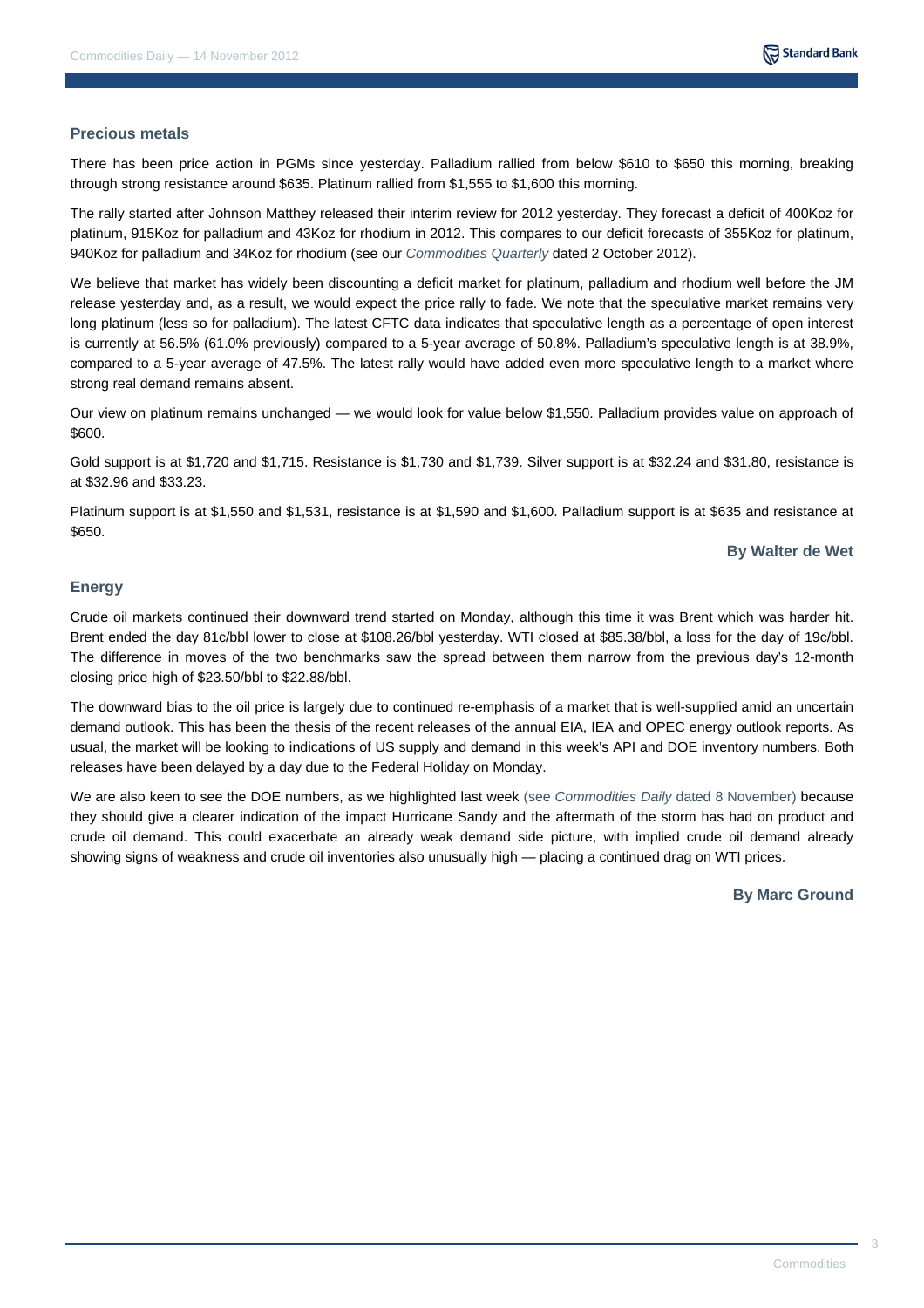### **Base metals**

**Daily LME Stock Movement (mt)** 

| <b>Metal</b>                    | Today            | Yesterday | In       | Out    | One day<br>change | <b>YTD change</b><br>(mt)               | <b>Cancelled</b><br>warrants<br>(mt) | <b>Cancelled</b><br>warrants $(\%)$ | <b>Contract</b><br>turnover |
|---------------------------------|------------------|-----------|----------|--------|-------------------|-----------------------------------------|--------------------------------------|-------------------------------------|-----------------------------|
| Aluminium                       | 5,101,625        | 5,105,800 | 3,000    | 7,175  | $-4,175$          | 131,225                                 | 1,840,025                            | 36.07                               | 181,846                     |
| Copper                          | 254,350          | 245,500   | 9,300    | 450    | 8,850             | $-116,550$                              | 39,200                               | 15.41                               | 119,679                     |
| Lead                            | 327,950          | 331,025   | 0        | 3,075  | $-3,075$          | $-25,125$                               | 121,825                              | 37.15                               | 73,523                      |
| Nickel                          | 133,104          | 129,792   | 3,408    | 96     | 3,312             | 43,056                                  | 13,728                               | 10.31                               | 39,581                      |
| Tin                             | 11,485           | 11,680    | 0        | 195    | $-195$            | $-705$                                  | 4,605                                | 40.10                               | 5,461                       |
| Zinc                            | 1,155,350        | 1,158,350 | 0        | 3,000  | $-3,000$          | 333,650                                 | 559,600                              | 48.44                               | 97,878                      |
| Shanghai 3-month forward prices |                  |           |          |        |                   | <b>COMEX</b> active month future prices |                                      |                                     |                             |
| <b>Metal</b>                    | Open             | Last      | 1d Chnge |        |                   | Open                                    | <b>Close</b>                         | Change                              | Change (%)                  |
| Aluminium                       | 15,315           | 15,310    | 0        |        | Ali Dec'12        |                                         |                                      |                                     |                             |
| Copper                          | 55,850           | 55,900    | 270      |        | Cu Dec'12         | 347                                     | 347.75                               | 0.65                                | 0.19%                       |
| Zinc                            | 14,995           | 14,980    | 35       |        |                   |                                         |                                      |                                     |                             |
| <b>ZAR metal prices</b>         |                  |           |          |        |                   |                                         |                                      |                                     |                             |
|                                 | <b>Aluminium</b> | Copper    |          | Lead   | <b>Nickel</b>     | Tin                                     |                                      | <b>Zinc</b>                         | <b>ZAR/USD fix</b>          |
| Cash                            | 17,088           |           | 66,861   | 19,017 | 139,849           | 179,140                                 |                                      | 16,635                              | 8.7900                      |
| 3-month                         | 17,689           |           | 68,440   | 19,169 | 143,030           | 181,795                                 |                                      | 17,244                              | 8.9115                      |

# **Energy**

| <b>Energy futures pricing</b> | <b>Price</b> | <b>Change</b> | <b>Price</b> | <b>Change</b> | <b>Price</b> | <b>Change</b> | <b>Price</b>  | <b>Change</b> | <b>Price</b>  | Change  |  |
|-------------------------------|--------------|---------------|--------------|---------------|--------------|---------------|---------------|---------------|---------------|---------|--|
|                               | 1 month      |               | 2 month      |               |              | 3 month       |               | 6 month       |               | 1 year  |  |
| Sing Gasoil (\$/bbbl)         | 122.64       | $-0.89$       | 122.09       | $-1.50$       | 123.78       | $-1.57$       | 123.08        | $-1.30$       | 120.92        | $-0.86$ |  |
| Gasoil 0.1% Rdam (\$/mt)      | 920.75       | $-2.50$       | 923.50       | $-2.50$       | 923.00       | $-2.50$       | 918.50        | $-9.25$       | 907.00        | $-6.00$ |  |
| NWE CIF jet (\$/mt)           | 1,000.79     | $-5.26$       | 996.62       | $-12.10$      | 997.97       | $-11.47$      | 997.35        | $-9.11$       | 985.51        | $-6.02$ |  |
| Singapore Kero (\$/bbl)       | 124.49       | $-0.84$       | 123.79       | $-1.50$       | 123.58       | $-1.54$       | 122.79        | $-1.30$       | 121.51        | $-0.89$ |  |
| 3.5% Rdam barges (\$/mt)      | 579.25       | $-4.25$       | 578.75       | $-4.25$       | 582.00       | $-4.50$       | 586.50        | $-5.00$       | 584.25        | $-5.00$ |  |
| 1% Fuel Oil FOB (\$/mt)       | 602.75       | $-5.25$       | 604.75       | $-4.50$       | 609.50       | $-5.50$       | 616.00        | $-5.50$       |               |         |  |
| Sing FO180 Cargo (\$/mt)      | 610.25       | $-5.25$       | 613.75       | $-5.25$       | 616.50       | $-5.25$       | 621.25        | $-5.00$       |               |         |  |
| <b>Thermal coal</b>           | $Q1 - 12$    |               | $Q2-13$      |               | $Q3-13$      |               | <b>Cal 13</b> |               | <b>Cal 14</b> |         |  |
| API2 (CIF ARA)                | 92.20        | 0.00          | 94.45        | 0.25          | 96.80        | 0.25          | 95.75         | 0.25          | 104.15        | 0.30    |  |
| API4 (FOB RBCT)               | 89.25        | 0.65          | 91.75        | 0.65          | 94.20        | 0.35          | 92.95         | 0.55          | 100.85        | 0.35    |  |

# **Precious metals**

| Forwards (%)                | 1 month          | 2 months         | 3 months          | 6 months          | 12 months       |                  |                   |
|-----------------------------|------------------|------------------|-------------------|-------------------|-----------------|------------------|-------------------|
| Gold                        | 0.32000          | 0.35000          | 0.38600           | 0.44200           | 0.48800         |                  |                   |
| Silver                      | 0.62000          | 0.61600          | 0.61800           | 0.61200           | 0.56800         |                  |                   |
| USD Libor                   | 0.20800          | 0.25900          | 0.31000           | 0.52400           | 0.86150         |                  |                   |
| <b>Technical Indicators</b> | 30-day RSI       | 10-day MA        | 20-day MA         | 100-day MA        | 200-day MA      | <b>Support</b>   | <b>Resistance</b> |
| Gold                        | 52.52            | 1,715.48         | 1,715.95          | 1.679.01          | 1,662.78        | 1,720.00         | 1,730.00          |
| Silver                      | 52.28            | 32.06            | 32.07             | 30.83             | 30.93           | 32.24            | 32.96             |
| Platinum                    | 52.15            | 1,559.65         | 1,568.34          | 1,534.86          | 1.548.93        | 1,550.00         | 1,590.00          |
| <b>Palladium</b>            | 52.99            | 616.33           | 612.31            | 617.06            | 635.32          | 635.00           | 650.00            |
| <b>Active Month Future</b>  | <b>COMEX GLD</b> | <b>COMEX SLV</b> | <b>NYMEX PAL</b>  | <b>NYMEX PLAT</b> | <b>DGCX GLD</b> | <b>TOCOM GLD</b> | <b>CBOT GLD</b>   |
|                             | Dec'12           | <b>Dec'12</b>    | Jan <sup>13</sup> | Jan <sup>13</sup> | Dec'12          | <b>Oct'13</b>    | Dec'12            |
| Settlement                  | 1,727.80         | 32,5800          | 640.15            | 1,586.40          | 1,727.60        | 4,430.00         | 1,724.80          |
| Open Interest               | 458,383          | 142,396          | 21,803            | 60,443            | 1,416           | 150,529          | 775               |
| Change in Open Interest     | $-3,650$         | $-215$           | $-105$            | $-308$            | $-53$           | $-582$           | 0                 |

*Sources: Standard Bank; LME; Bloomberg*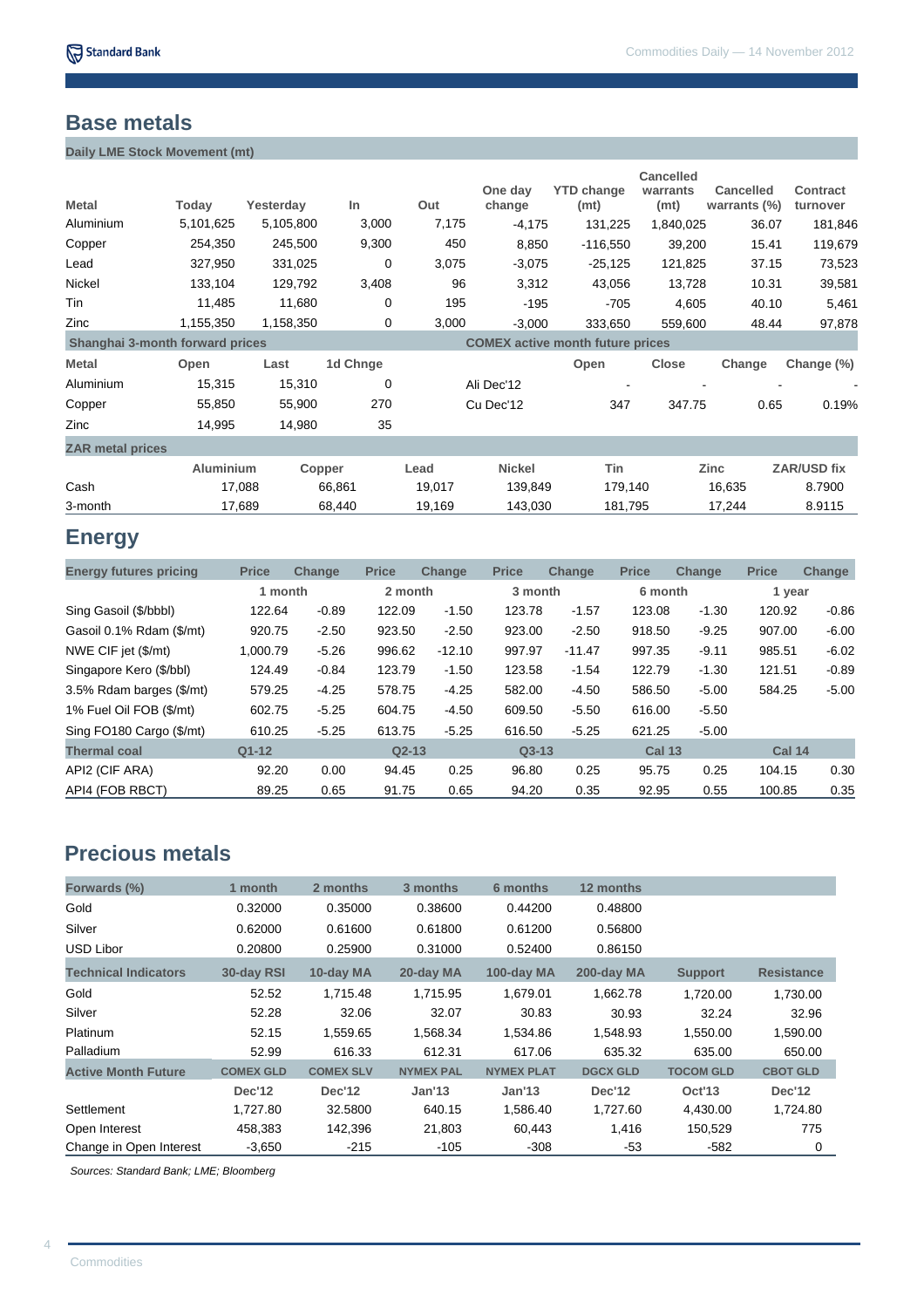## **Bulks**

|                                                 |                     |          | Percentage change |          |            |           |           |
|-------------------------------------------------|---------------------|----------|-------------------|----------|------------|-----------|-----------|
| Steel-Physical                                  | <b>Latest Price</b> | $1$ -day | 1-week            | 1-month  | 3-month    | 6-month   | 1-year    |
| Turkish Scrap 80:20 (Iskinderun CFR) \$/t       | 402.77              | 0.00%    | 1.80%             | 12.10%   | $-3.16%$   | $-9.88%$  |           |
| China Tangshan Steel Billet \$/t                | 515.00              | 0.00%    | 0.78%             | 0.00%    | 0.78%      | $-11.82%$ | $-17.34%$ |
| China HRC export (Shanghai FOB) \$/t            | 532.50              | $0.00\%$ | 0.00%             | 3.40%    | $-6.17%$   | $-17.12%$ | $-18.70%$ |
| North Europe HRC domestic (ex-works) \$/t       | 450.00              | 0.00%    | $-1.10%$          | $-6.74%$ | $-10.00\%$ | $-15.89%$ |           |
| North America HRC domestic (Midwest FOB) \$/t   | 640.00              | 0.00%    | 4.92%             | 7.79%    | $-3.03%$   | $-5.54%$  | 0.00%     |
| <b>Steel-Futures</b>                            |                     |          |                   |          |            |           |           |
| LME Billet Cash \$/t                            | 315.00              | 0.00%    | 1.61%             | $-8.30%$ | $-15.72%$  | $-29.73%$ | $-40.00%$ |
| LME Billet Futures (1-mth) \$/t                 | 315.00              | 0.00%    | 1.61%             | $-8.30%$ | $-15.72%$  | $-29.73%$ | $-40.00%$ |
| LME Steel Billet Stocks-change                  |                     |          |                   |          |            |           |           |
| Shanghai Rebar Futures (1-mth) \$/t             | 612.29              | 0.40%    | 1.73%             | 2.44%    | 6.40%      | $-8.07%$  | $-14.65%$ |
| Shanghai Rebar Futures On-Warrant Stocks-       |                     |          |                   |          |            |           |           |
| change                                          | 2,952               |          |                   |          |            |           |           |
| <b>Iron ore</b>                                 |                     |          |                   |          |            |           |           |
| China Iron Ore Fines (62% Fe; CFR Tianjin) \$/t | 122.30              | 0.00%    | 0.58%             | 8.23%    | 7.94%      | $-10.53%$ | $-11.57%$ |
| China Iron Ore Fines (58% Fe; CFR Tianjin) \$/t | 111.70              | 0.00%    | 0.00%             | 7.40%    | 7.61%      | $-14.60%$ | $-6.13%$  |
| SGX AsiaClear IO Swaps 62% Fe \$/t (1-mth)      | 120.75              | 0.00%    | 1.62%             | 9.85%    | 7.26%      | $-12.11%$ | $-9.94%$  |
| China Iron Ore Inventory (10,000 tonnes)        | 85.11               | 0.00%    | $-1.37%$          | $-3.59%$ | $-11.01%$  | $-10.66%$ | $-11.52%$ |
| <b>Coking coal</b>                              |                     |          |                   |          |            |           |           |
| Premium Hard Coking Coal (QId FOB) \$/t         | 153.00              | 0.00%    | 0.00%             | $-1.29%$ | $-21.54%$  | $-28.50%$ |           |
| <b>Capesize freight</b>                         |                     |          |                   |          |            |           |           |
| Tubarao Brazil-Beilun China (C3)                | 20.44               | 0.00%    | 0.00%             | 0.00%    | 0.00%      | 0.00%     | $-21.69%$ |
| Pilbara Australia-Qingdao China (C5)            | 9.50                | 0.00%    | $-4.52%$          | 5.56%    | 39.71%     | 25.83%    | $-15.56%$ |
| Saldanha South Africa-Beilun China              | 16.00               | 0.00%    | $-4.48%$          | 2.89%    | 26.98%     | 9.22%     | $-18.16%$ |
| Tubarao Brazil to Rotterdam Europe              | 10.15               | 0.00%    | $-2.87%$          | 6.28%    | 38.10%     | 10.93%    | $-32.33%$ |
| Saldanha South Africa-Rotterdam Europe          | 9.80                | 0.00%    | $-0.51%$          | 20.99%   | 59.35%     | 36.11%    | $-22.22%$ |

*Sources: Standard Bank; LME; Bloomberg*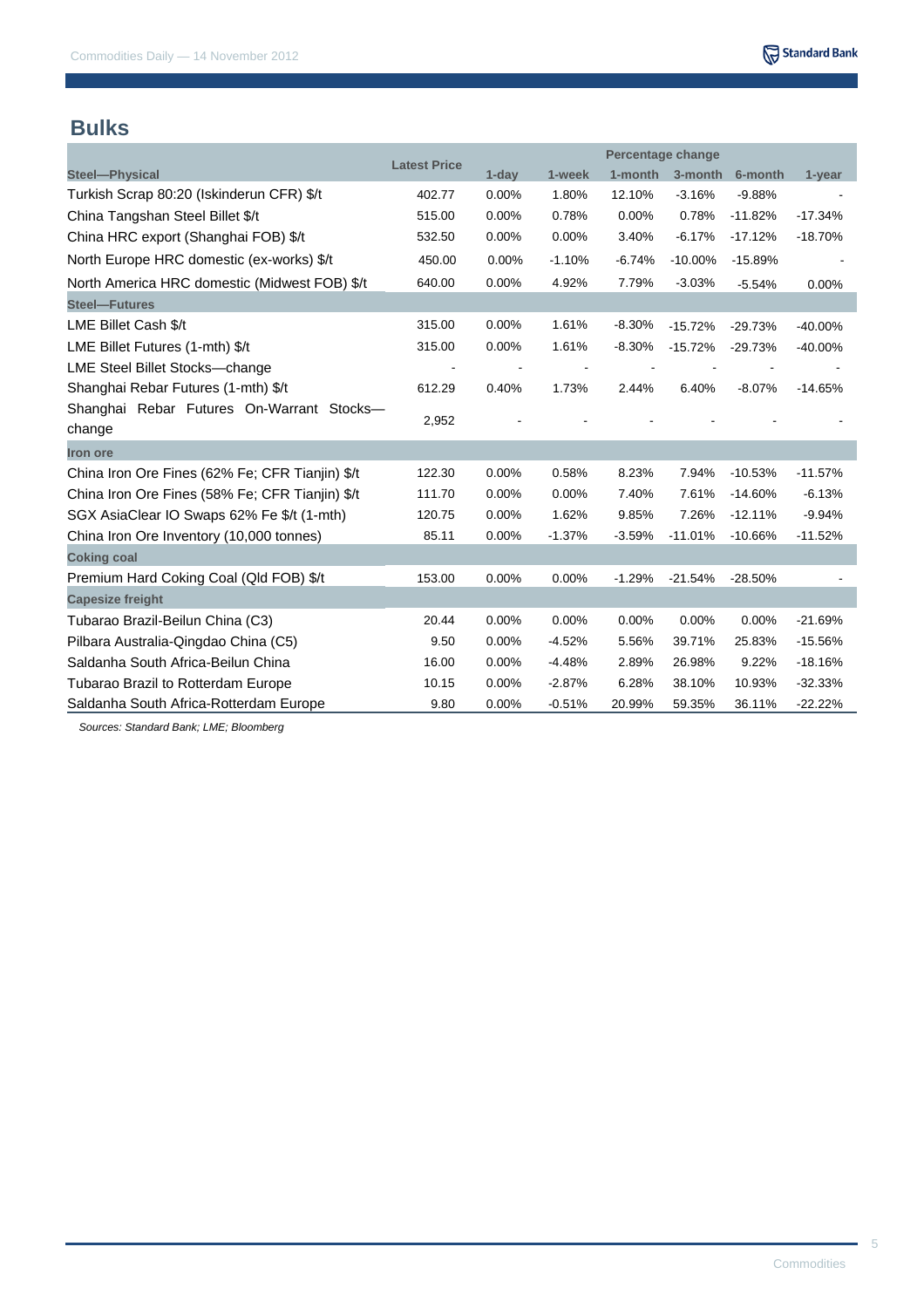### **Disclosures**

#### **Certification**

The analyst(s) who prepared this research report (denoted by an asterisk\*) hereby certifies(y) that: (i) all of the views and opinions expressed in this research report accurately reflect the research analyst's(s') personal views about the subject investment(s) and issuer(s) and (ii) no part of the analyst's(s') compensation was, is or will be directly or indirectly related to the specific recommendations or views expressed by the analyst(s) in this research report.

#### **Conflict of Interest**

It is the policy of The Standard Bank Group Limited and its worldwide affiliates and subsidiaries (together the "Standard Bank Group") that research analysts may not be involved in activities in a way that suggests that he or she is representing the interests of any member of the Standard Bank Group or its clients if this is reasonably likely to appear to be inconsistent with providing independent investment research. In addition research analysts' reporting lines are structured so as to avoid any conflict of interests. For example, research analysts cannot be subject to the supervision or control of anyone in the Standard Bank Group's investment banking or sales and trading departments. However, such sales and trading departments may trade, as principal, on the basis of the research analyst's published research. Therefore, the proprietary interests of those sales and trading departments may conflict with your interests.

#### **Legal Entities**

#### To U. S. Residents

Standard New York Securities Inc. is registered with the Securities and Exchange Commission as a broker-dealer and is also a member of the FINRA and SIPC. Standard Americas, Inc is registered as a commodity trading advisor and a commodity pool operator with the CFTC and is also a member of the NFA. Both are affiliates of Standard Bank Plc and Standard Bank of South Africa. Standard New York Securities, Inc is responsible for the dissemination of this research report in the United States. Any recipient of this research in the United States wishing to effect a transaction in any security mentioned herein should do so by contacting Standard New York Securities, Inc.

#### To South African Residents

The Standard Bank of South Africa Limited (Reg.No.1962/000738/06) is regulated by the South African Reserve Bank and is an Authorised Financial Services Provider.

#### To U.K. Residents

Standard Bank Plc is authorised and regulated by the Financial Services Authority (register number 124823) and is an affiliate of Standard Bank of South Africa. The information contained herein does not apply to, and should not be relied upon by, retail customers.

#### To Turkey Residents

Standard Unlu Menkul Degerler A.S. and Standard Unlu Portfoy Yonetimi A.S. are regulated by the Turkish Capital Markets Board ("CMB"). Under the CMB's legislation, the information, comments and recommendations contained in this report fall outside of the definition of investment advisory services. Investment advisory services are provided under an investment advisory agreement between a client and a brokerage house, a portfolio management company, a bank that does not accept deposits or other capital markets professionals. The comments and recommendations contained in this report are based on the personal opinions of the authors. These opinions might not be appropriate for your financial situation and risk and return preferences. For that reason, investment decisions that rely solely on the information contained in this presentation might not meet your expectations. You should pay necessary discernment, attention and care in order not to experience losses.

#### To Singapore Residents

Singapore recipients should contact a Singapore financial adviser for any matters arising from this research report.

#### **Important Regional Disclosures**

To the extent this is a report authored in whole or in part by a non-U.S. analyst and is made available in the U.S., the following are important disclosures regarding any non-U.S. analyst contributors:

The non-U.S. research analysts (denoted by an asterisk\*) are not registered/qualified as research analysts with FINRA. The non-U.S. research analysts (denoted by an asterisk\*) may not be associated persons of Standard New York Securities Inc. and therefore may not be subject to the NASD Rule 2711 and NYSE Rule 472 restrictions on communications with a subject company, public appearances and trading securities held by a research analyst account. Each analyst (denoted by an asterisk\*) is a Non-U.S. Analyst. The analyst is a research analyst employed by The Standard Bank Group Limited..

#### **General**

For the purposes of this report Standard CIB refers to those divisions of Standard Bank Group Limited who are mainly involved in corporate and investment banking business and does not refer exclusively to any particular entities within Standard Bank Group. This research report is based on information from sources that Standard CIB believes to be reliable. Whilst every care has been taken in preparing this document, no research analyst or member of Standard CIB gives any representation, warranty or undertaking and accepts no responsibility or liability as to the accuracy or completeness of the information set out in this document (except with respect to any disclosures relative to members of Standard CIB and the research analyst's involvement with any issuer referred to above). All views, opinions and estimates contained in this document may be changed after publication at any time without notice. Past performance is not indicative of future results. The investments and strategies discussed here may not be suitable for all investors or any particular class of investors; if you have any doubts you should consult your investment advisor. The investments discussed may fluctuate in price or value. Changes in rates of exchange may have an adverse effect on the value of investments. This material is not intended as an offer or solicitation for the purchase or sale of any financial instrument. Members of Standard CIB may act as placement agent, advisor or lender, make a market in, or may have been a manager or a co-manager of, the most recent public offering in respect of any investments or issuers referenced in this report. Members of Standard CIB and/or their respective directors and employees may own the investments of any of the issuers